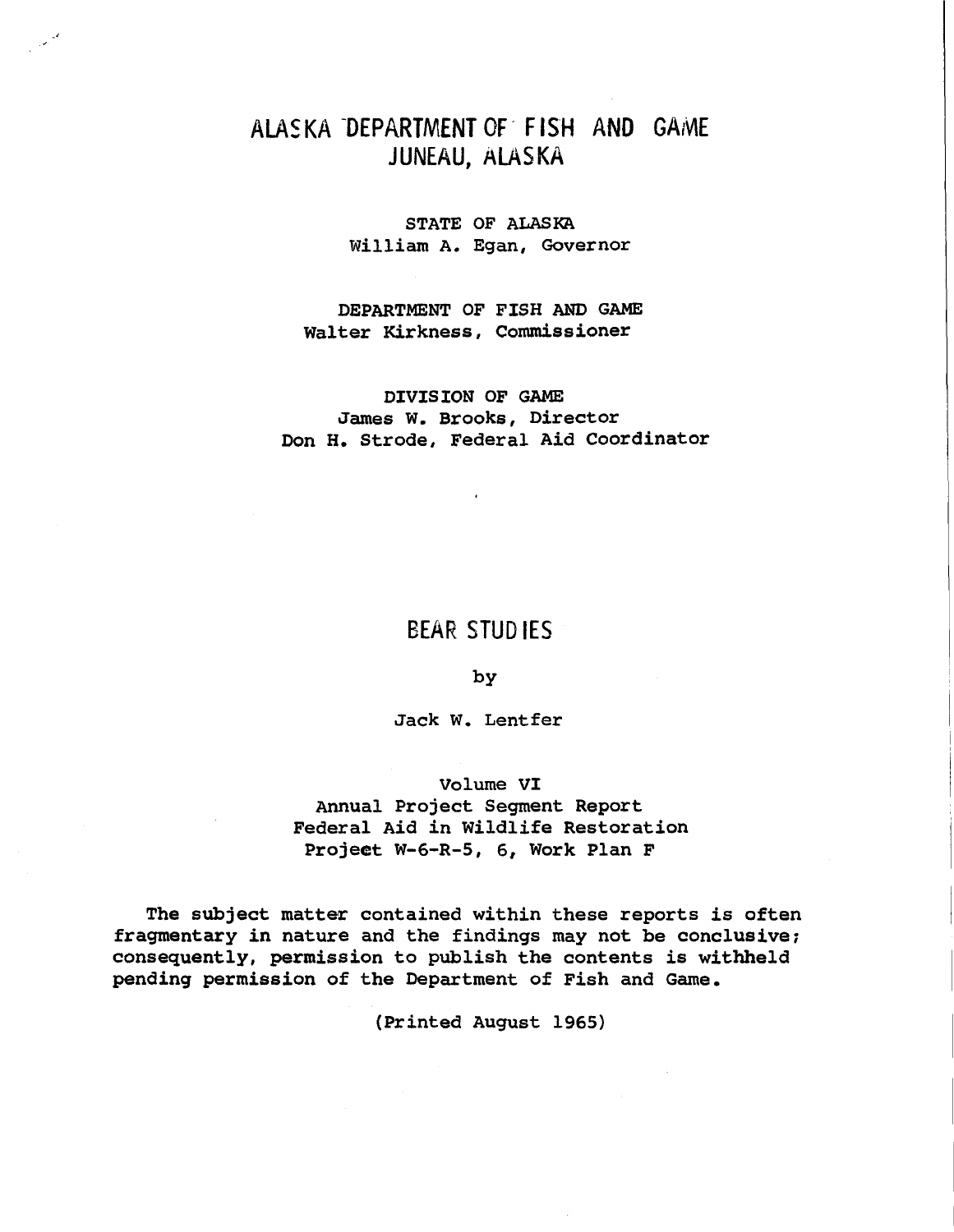### WORK PLAN SEGMENT REPORT FEDERAL AID IN WILDLIFE RESTORATION

STATE: Alaska

PROJECT: W-6-R-5; TITLE: Alaska Wildlife Investigations W-6-R-6

WORK PLAN: F TITLE: Bear Studies

JOB NOS: l, 2, *3,* 4, 5, and 6

PERIOD COVERED: January 1, 1964 to December 31, 1964

#### ABSTRACT

### Brown-Grizzly Bear Harvest

The 1964 brown-grizzly bear kill as indicated by hides presented to Department personnel for sealing was 627. This continues the upward trend in total kill recorded since the sealing program was initiated in 1961. A greater spring kill in Southeastern Alaska and Interior- Arctic Alaska and a greater fall kill on the Alaska Peninsula and in Interior-Arctic Alaska have caused the increase in total harvest. On an area basis, 27 percent of the kill came from the Alaska Peninsula, 21 percent from the Interior-Arctic area, 19 percent each from Southeastern Alaska and the Kodiak-Afognak area, and 14 percent from Southcentral Alaska.

Statewide, in 1964, 43 percent of the bears were taken during the spring season and 57 percent during the fall season. Males made up 73 percent of the spring harvest, 61 percent of the fall harvest, and 66 percent of the combined harvest. Residents took 65 percent males and non-residents took 67 percent males. The total kill was divided equally between residents and non-residents. The Alaska Peninsula had the highest percentage of non-resident hunters, and Southeastern and Interior- Arctic regions had the lowest percentages. Statewide, nonresidents had a 57 percent success ratio.

Skull and hide sizes indicated that the largest bears were killed on the Alaska Peninsula and the smallest bears were killed in the Interior-Arctic region and in Southcentral Alaska.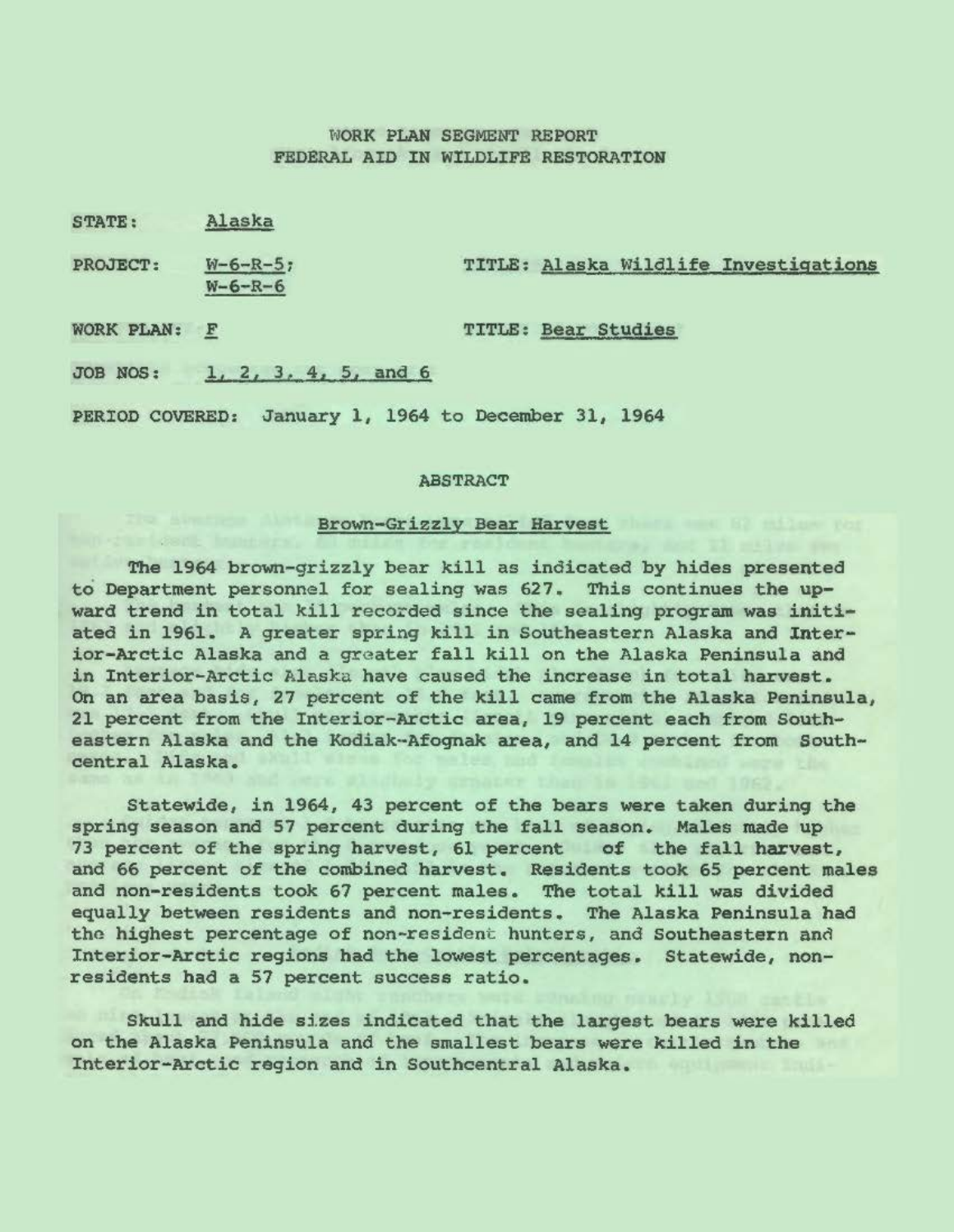The incidence of rubbed hides was fairly high, 25% to 35%, in Southeastern Alaska, Kodiak-Afognak, and the Alaska Peninsula in the spring. Incidence of rubbed hides in the fall varied from 4 to 6 percent except on Kodiak where the incidence was 11 percent.

### Polar Bear Harvest

In 1964, 253 polar bear hides were presented to Department personnel for sealing. This is the greatest number of polar bears harvested since the sealing program was inaugurated *in* 1961. Hunters based at four locations accounted for most of the harvest, as follows: Kotzebue, 38 percent; Point Hope and Barrow, 21 percent each; and Teller, 13 percent.

Non-residents took 56 percent, resident sport hunters took 35 percent, and natives took 9 percent of the harvest. Non-residents had a 92 percent success ratio.

The average distance bears were killed from shore was 32 miles for non-resident hunters, 68 miles for resident hunters, and 11 miles for native hunters.

The harvest was 76 percent males. This is slightly lower than in 1963 and slightly higher than in 1961 and 1962.

Average hide size (length plus width plus flap) for males was 18.3 feet and for females was 15.0 feet. Average size for all bears was 17.2 feet. Skull measurements (length plus width) averaged 25.4 inches for males, 21.3 inches for females, and 24.9 inches for both sexes. Hide and skull sizes for males and females combined were the same as in 1963 and were slightly greater than in 1961 and 1962.

Guides reported 1.6 bears seen per hour of flying, slightly higher than the average for the 8 previous years. Guides also reported an average litter size of 1.64; 1.52 is the reported average for the 5 previous years.

#### Kodiak Bear-Cattle Relationship

On Kodiak Island eight ranchers were running nearly 1500 cattle on nine leases at the end of 1963. Animals slaughtered in 1963 produced about 77,000 pounds of beef. The increase in cattle numbers and sale of beef, and presence of improvements and modern equipment indicate that ranching has become a financial success for at least some of the ranchers.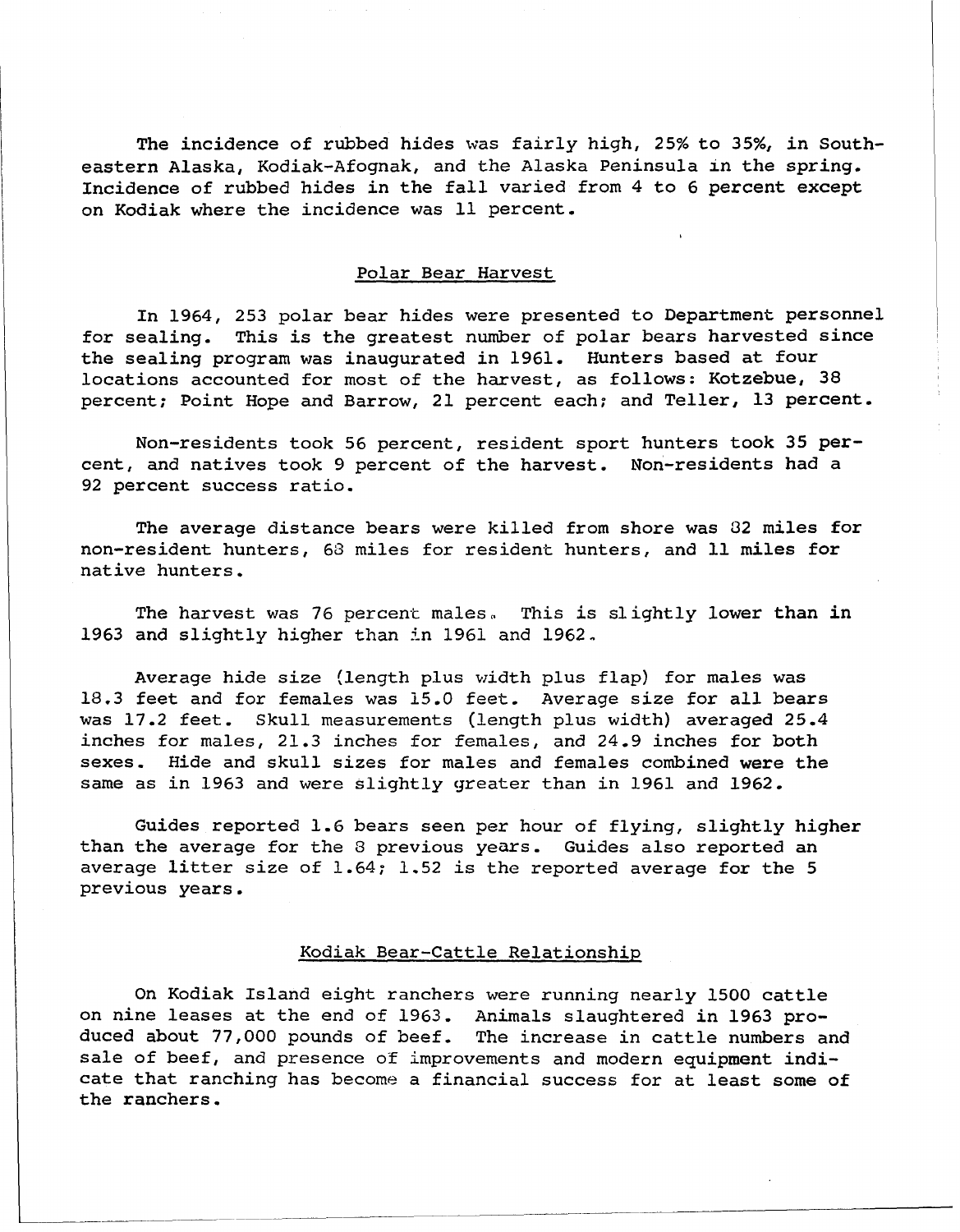In 1964, 11 cattle were verified as having been killed by bears, 4 others were listed as possible bear kills, and 4 were mutilated but not killed. Approximately 20 head of cattle were reported missing; some may have been killed by bears.

The bear population in the ranching area in 1964 was sparse when compared with the population in areas adjacent to the leases. Three bears, all adult males, which had definitely killed cattle, were killed on the leases. Eight other bears were killed on the leases either by sport hunters or because they were potential predators. Of the total 11 bears killed on the leases, 8 were adult males, 2 were adult females, and 1 was a yearling male.

#### RECOMMENDATIONS

Continue the compulsory brown-grizzly and polar bear hide sealing program to obtain harvest information.

Make presentation of skulls as well as hides mandatory for sealing. Skulls will give less variable measurements than are obtained from hides.

Conduct denning, marking, and aging studies, and analyze reproductive tracts and population composition figures to obtain basic brown bear life history information.

On Kodiak, test the effectiveness of fencing to stop bear movement, and obtain information on bear movements, population composition and density, and character of predation on the cattle leases.

Contact biologists from other countries having polar bear populations to obtain population, harvest, and management data, and apply findings where applicable to Alaska polar bear management practices.

Design a census of polar bears in areas hunted by Alaska-based hunters.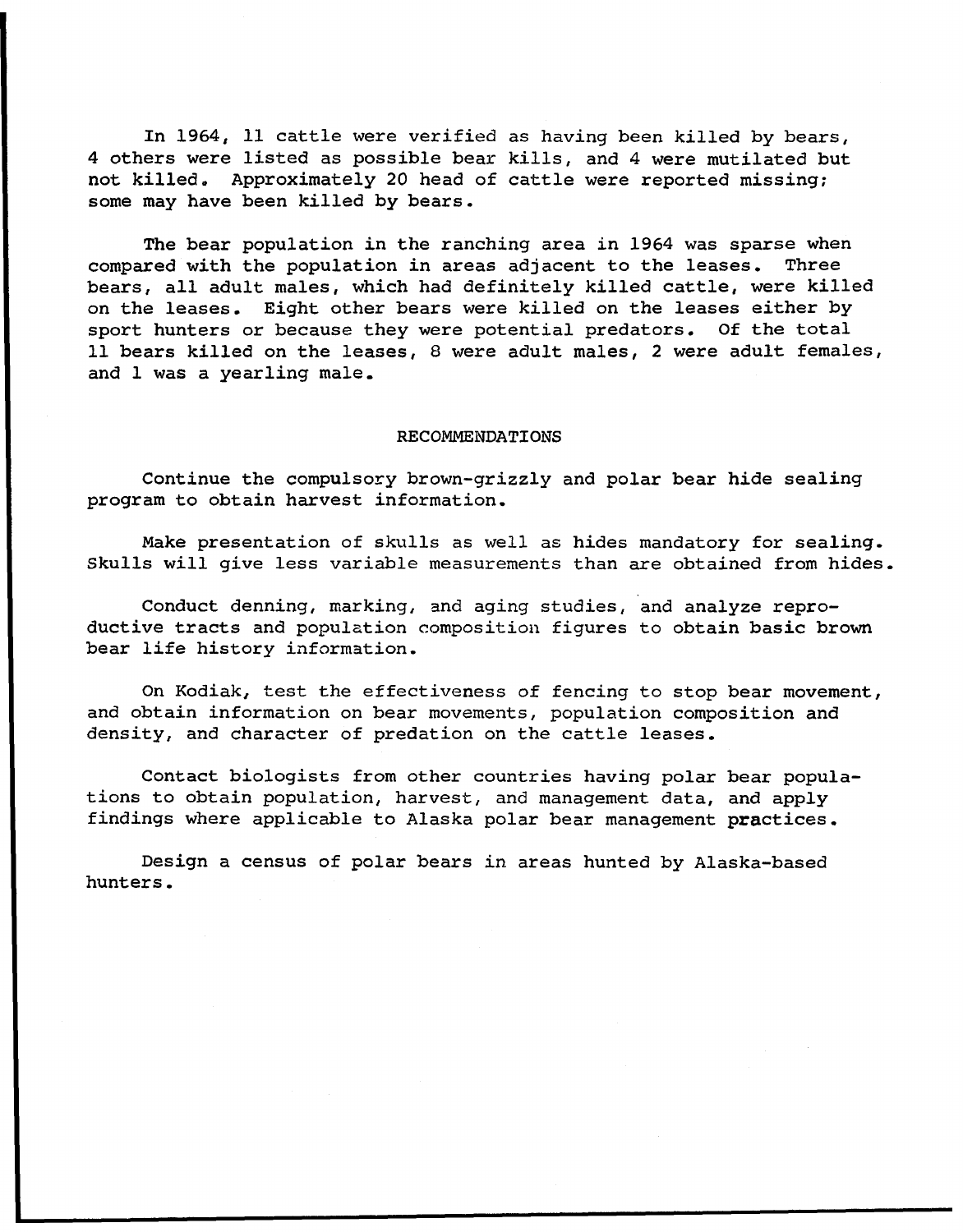### l·!ORK PLAN SEGMENT REPORT FEDERAL AID IN WILDLIFE RESTORATION

PROJECT NO. W-6-R-5; TITLE: Alaska Wildlife Investigations W-6-R-6

WORK PLAN: F TITLE: Bear Studies

JOB NOS: 1, 2, 3, 4, 5 and 6

PERIOD COVERED: January 1, 1964 to December 31, 1964.

#### **OBJECTIVES**

To determine magnitude, sex and size composition, areal distribution, and chronology of the hunter harvest of brown-grizzly and polar bears.

To obtain information on the breeding biology and productivity of brown-grizzly and polar bears.

To obtain various types of life history information by marking and observing brown bears.

To investigate Kodiak bear-cattle relationships to determine the extent, timing, and character of bear predation; the number and composition of bears on the cattle leases; the overall significance of predation on the cattle industry; and the feasibility of fencing or other procedures to alleviate or lessen the conflict.

#### **METHODS**

The bear sealing program provided harvest information. By regulation brown-grizzly and polar bear hides must be presented to a member of the Department for sealing within 30 days after the date of kill. An affidavit prepared at the time of sealing attests to the location and date of kill, sex of bear, and size and condition of hide. Skulls are measured whenever possible. Men based at Kotzebue and Point Hope during the polar bear season expedited sealing and gathering of harvest information for polar bear. These men also worked with guides to obtain information on areas which were hunted, number of hours flown, and numbers and composition of bears seen. Polar bears shot elsewhere and brown-grizzly bears were sealed by various members of the Department.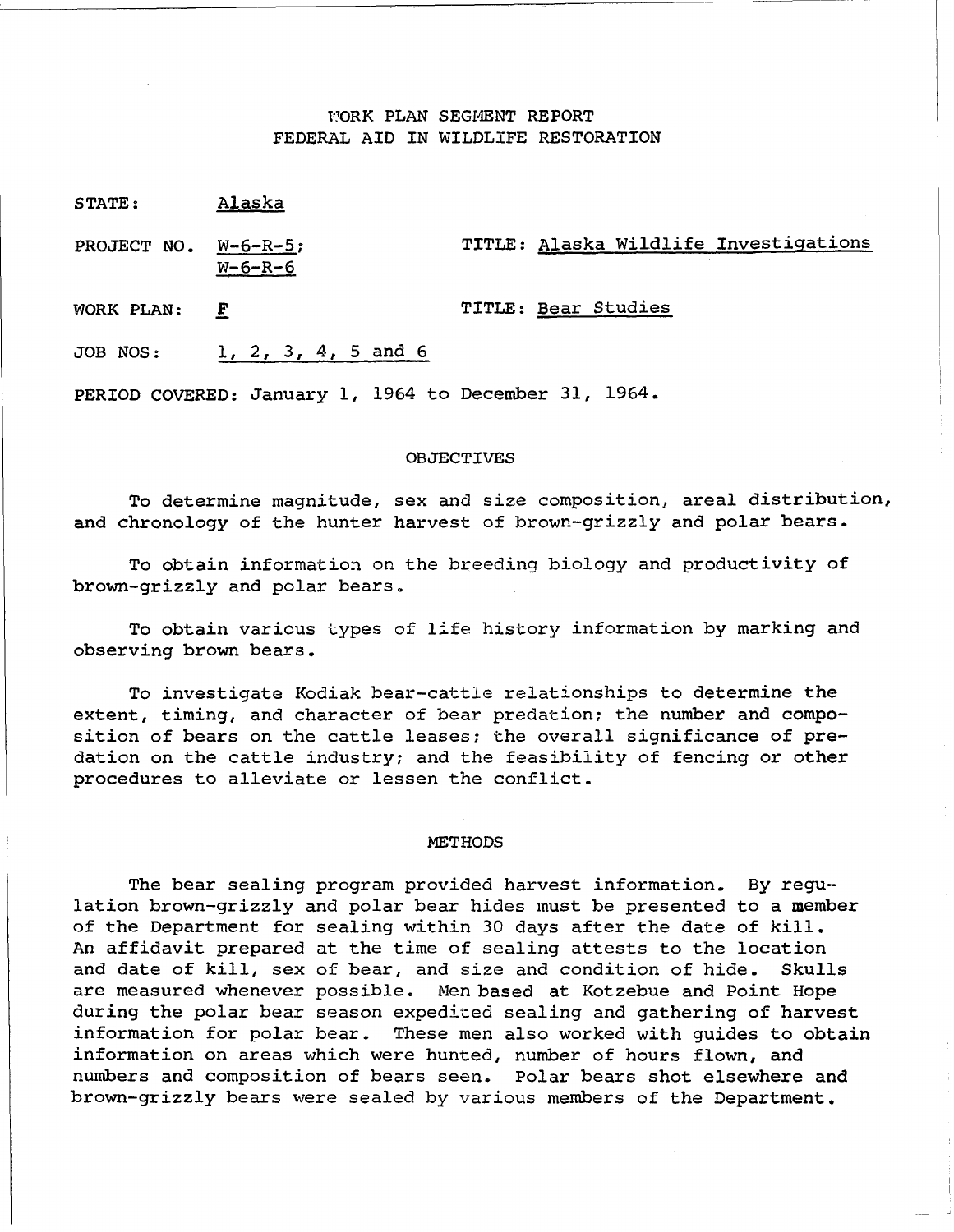Reproductive tracts were obtained whenever possible. Dr. Al Erickson at the University of Wisconsin will examine these and report findings relating to breeding biology and productivity.

On Kodiak dead cattle were examined to determine cause of death, age, sex, and physical condition. Sex and age of bears killed on the leases were determined. Aerial surveys and ground surveys along streams gave information on distribution, population composition, and direction of movement of bears on leases. Review of Bureau of Land Management records and other literature, and contact with ranchers gave an indication of the economic success and impact of bears on Kodiak cattle ranching.

Past data were analyzed and comprehensive reports were prepared for polar, brown-grizzly, and black bears.

Other work which was planned, mainly brown bear denning studies and a marking and observation program to obtain brown bear life history information, was not accomplished because of personnel changes which resulted in understaffing for much of the year.

#### FINDINGS

#### Brown-Grizzly Bear Harvest

The sport hunting kill of brown-grizzly bears as indicated by hides presented to Department personnel for sealing for calendar year 1964 was 627, of which 269 (43 percent) were killed during the spring season, and 358 (57 percent) were killed during the fall season. This continues the upward trend in the statewide harvest which has been recorded since the sealing program was started in 1961. The average kill during the 3 preceding years was 529, with a high kill of 567 in 1963. On an area basis in 1964, 27 percent of the kill came from the Alaska Peninsula, 21 percent from the Interior-Arctic area, 19 percent each from Southeastern Alaska and the Kodiak-Afognak area, and 14 percent from Southeastern Alaska and the Kodiak-Afognak area, and 14 percent from Southcentral Alaska. Southeastern Alaska, Kodiak and Afognak, and the Alaska Peninsula, Southcentral Alaska, and Interior and Arctic Alaska furnished nearly 30 percent of the fall harvest. This decrease in bears taken in the fall on Kodiak, and increase in bears taken in the fall in Southcentral Alaska follows the pattern of recent years. The reduction in fall hunting on Kodiak is probably because of a short season and unavailability of other species to hunt. The greater fall kill as compared to the spring kill in Southcentral Alaska is because most southcentral management units are closed to spring hunting and a certain segment of hunters kill bears in the fall incidental to hunting for other species. The increase in the statewide harvest from 1961 to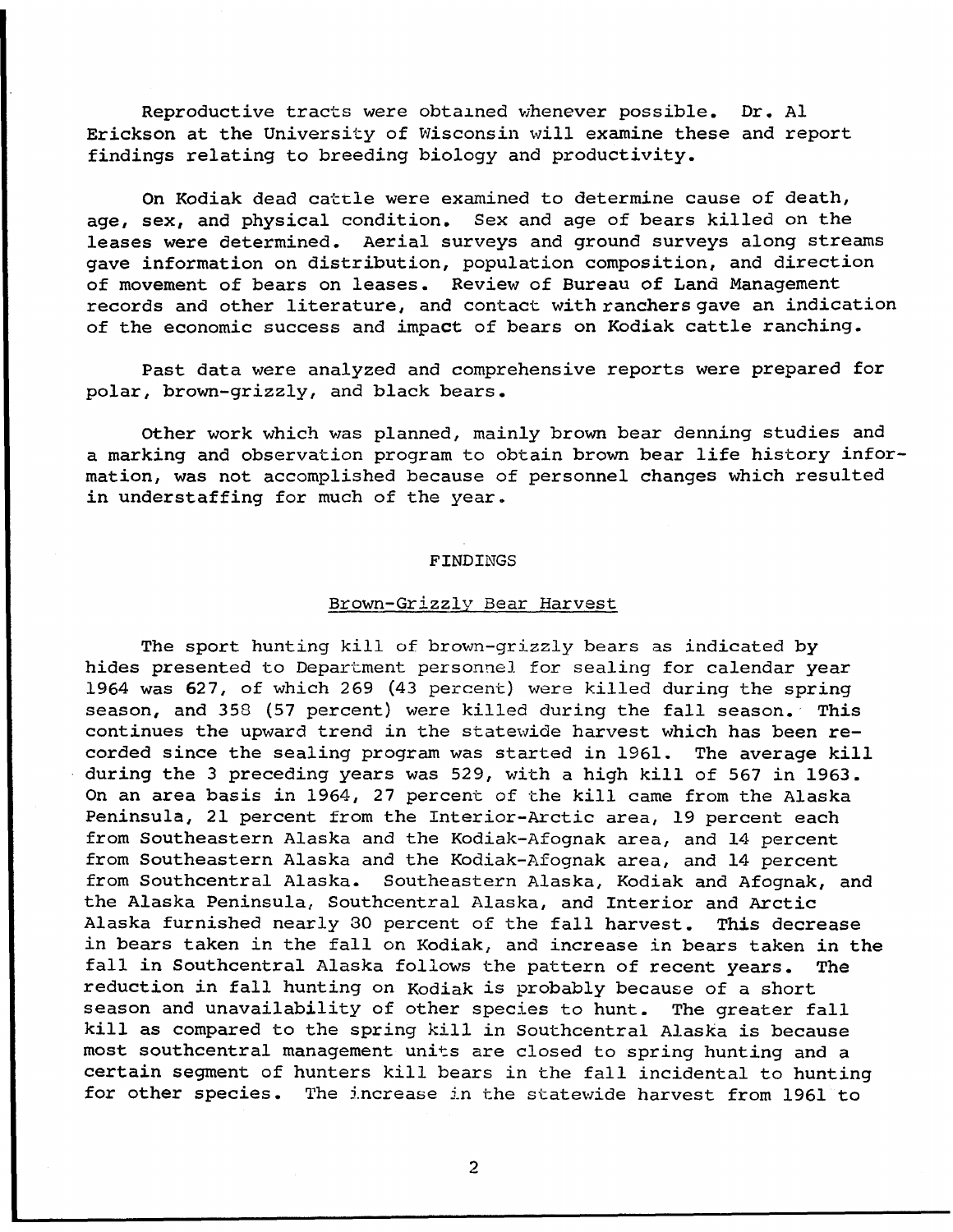1964 is because of substantially higher kills in Southeastern Alaska in the spring, and slightly higher kills in the Interior-Arctic area in the spring and Alaska Peninsula in the fall. The increase in harvest from spring and Alaska Peninsula in the fall. 1961 and 1962 to 1964 is because of substantially higher spring kills in Southeastern and Interior-Arctic Alaska, and substantially higher fall kills on the Alaska Peninsula and in the Interior-Arctic region.

On a statewide basis sealing documents indicated that males made up 73 percent of the spring harvest, 61 percent of the fall harvest, and 66 percent of the combined harvest. Sealing forms also indicated that residents took 65 percent males and non-residents took 67 percent males. The sex of approximately half the bears which were killed was determined by persons working primarily with bears. The sex ratio of this varified group and the non-verified group is about the same for bears killed by<br>residents. However, the non-resident seqment of the harvest sealed by However, the non-resident segment of the harvest sealed by persons working with bears contains about 15 percent fewer males than the non-resident segment sealed by other personnel. Thus the non-resident kill may be composed of more females than indicated by sealing documents. The ratio of males to females was higher in the spring than in the fall in all areas except Kodiak. A greater percentage of males are normally harvested in the spring since hunting starts when the first bears, generally males, emerge from hibernation.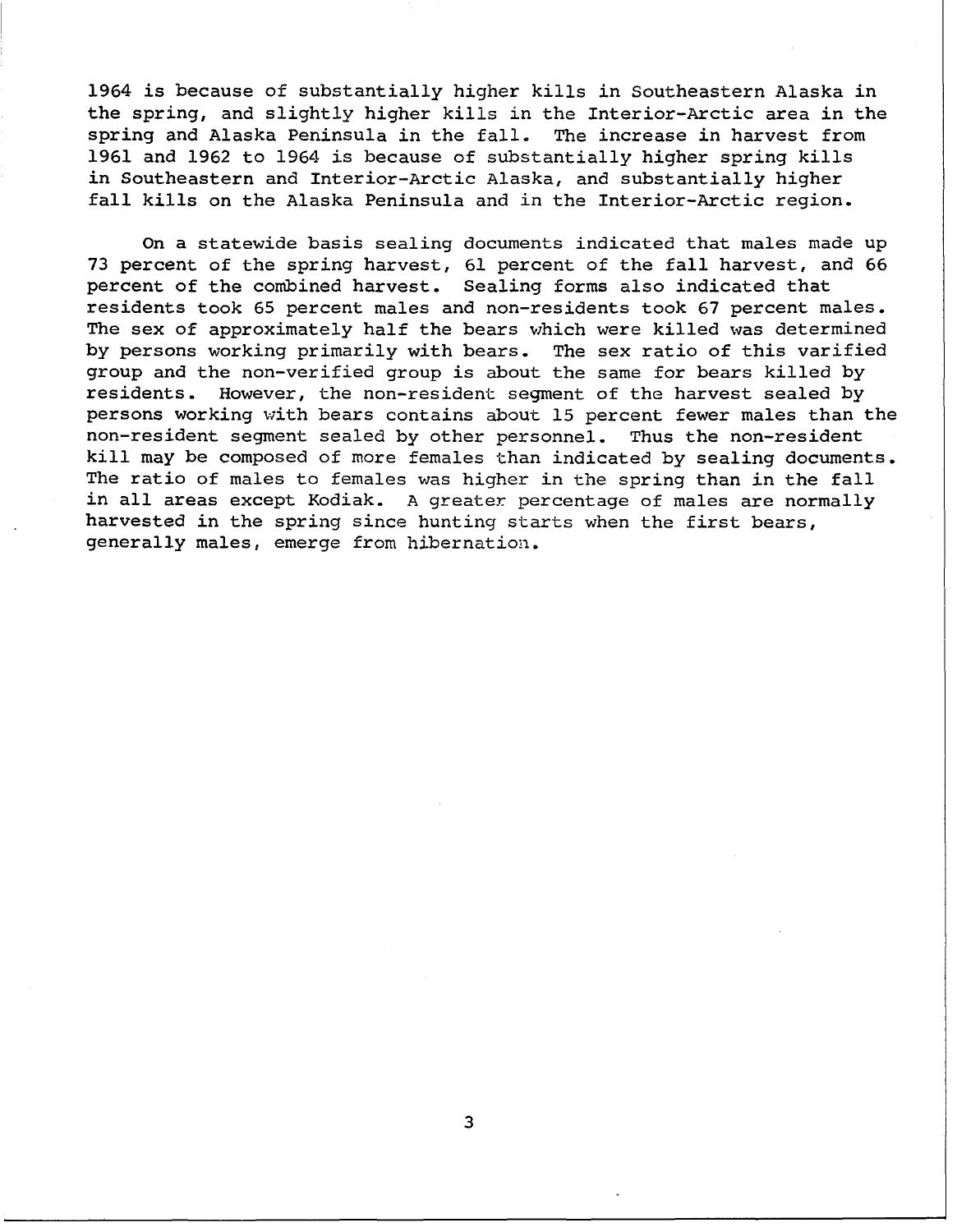On a statewide basis non-residents killed 50 percent of the bears. The Alaska Peninsula had the greatest percentage of non-residents, 68 percent, and Southeastern and the Interior-Arctic regions had the lowest percentages, 34 and 38 percent, respectively. Most areas had a greater percentage of the kill taken by non-residents in the fall than in the spring. Tags required by non-residents prior to hunting provide a nonresident success figure; of 551 hunters who purchased non-resident brown-<br>grizzly tags. 315 (57 percent) were successful in killing a bear. Table l grizzly tags, 315 (57 percent) were successful in killing a bear. presents harvest data for spring and fall seasons by area, type of hunter, and sex of bear.

The Alaska Peninsula provided the largest bears. Average hide size (length plus width plus flap) for males was 16.4 feet and for females was 14.0 feet. Comparable measurements for Kodiak-Afognak were 15.5 and 14.1 feet and for Southeastern Alaska were 14.5 and 12.5 feet. Southcentral Alaska male hides measured 13.1 feet and female hides measured 12.l feet. Interior-Arctic hides averaged 13.2 feet for males and 12.0 feet for<br>females. It is difficult to draw meaningful size comparisons with p It is difficult to draw meaningful size comparisons with past years when measurements from both sexes were lumped and sex ratios from all areas were lumped. Table 2 lists average hide size by area, type of hunter, season, and sex of bear. Skulls from 172 bears were measured. As with hide sizes, skulls indicated that the largest bears were killed on the Alaska Peninsula and the smallest bears in Interior-Arctic and Southcentral Alaska. The average size (length plus width) for Alaska Peninsula skulls was 26.4 inches for males and 23.1 inches for females. Comparable measurements for Kodiak and Afognak were 24.3 and 22.1 inches and for Southeastern Alaska were  $23.8$  and  $21.5$  inches. Southcentral Alaska male skulls averaged 21.6 inches and female skulls averaged 20.7 inches. Interior and Arctic skulls averaged 22.7 and 19.1 inches for males and females. As with the hides it is difficult to compare skull measurements with measurements of past years since in past years measurements from both sexes and sex ratios from all areas were lumped. Table 3 lists average skull size by area, type of hunter, season, and sex of bear.

The earliest reported kills were during the third week in April<br>diak and the Alaska Peninsula. The earliest peak of kill was in on Kodiak and the Alaska Peninsula. the Arctic-Interior region followed by Kodiak-Afognak and the Alaska Peninsula, and then Southeastern Alaska. The early kill in the Interior-Arctic is probably because of hunting by late-season polar bear hunters. The late peak in Southeastern Alaska reflects the late season closing date of June 30 as compared to May 31 on Kodiak and the Alaska Peninsula. During the fall season a high percentage of the harvest occurred in Southcentral and Interior-Arctic Alaska immediately after seasons opened in various management units on either August 20 or September l. The kil! was distributed more evenly throughout the fall on Kodiak and Afognak, the Alaska Peninsula: and in Southeastern Alaska. The latest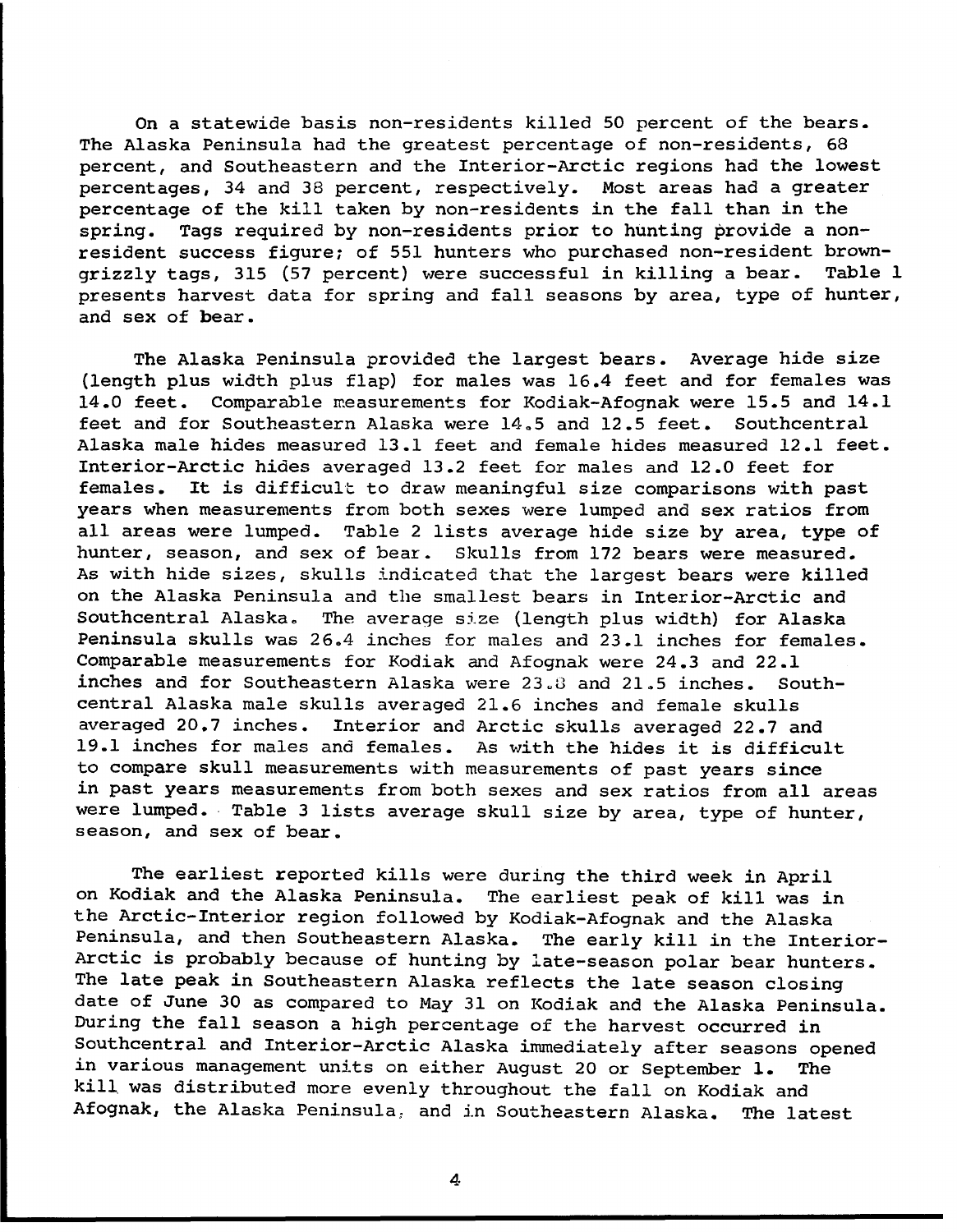|                  |                          | Resident        |                |             | Non-Resident | Total          |     |                   |      |             |           |          |
|------------------|--------------------------|-----------------|----------------|-------------|--------------|----------------|-----|-------------------|------|-------------|-----------|----------|
|                  |                          |                 |                |             |              |                |     |                   |      | % of        |           |          |
|                  |                          |                 | <b>Sex</b>     |             |              | Sex            |     |                   | Both | Total       | %         | %        |
| Area             | Male                     | Female          | Unknown        |             | Male Female  | Unknown        |     | Male Female Sexes |      |             | Kill Male | Non-res. |
| Southeastern     |                          |                 |                |             |              |                |     |                   |      |             |           |          |
| Spring           | 34                       | 10 <sup>°</sup> | 4              | 16          | 6            | $\mathbf 0$    | 50  | 16                | 70   | 26          | 76        | 31       |
| Fall             | 20                       | 10              | $\mathbf{1}$   | 10          | 8            | $\mathbf 0$    | 30  | 18                | 49   | 14          | 63        | 37       |
| Total            | 54                       | 20              | 5              | 26          | 14           | $\mathbf{O}$   | 30  | 34                | 119  | 19          | 70        | 34       |
| Kodiak-Afognak   |                          |                 |                |             |              |                |     |                   |      |             |           |          |
| Spring           | 26                       | 20              | 2              | 24          | 16           | $\overline{c}$ | 50  | 36                | 90   | 33          | 58        | 47       |
| Fall             | $\overline{\mathcal{L}}$ | $\mathbf{1}$    | $\mathbf 0$    | 15          | 5            | 0              | 22  | 6                 | 28   | 8           | 79        | 71       |
| Total            | 33                       | 21              | $\overline{2}$ | 39          | 21           | $\overline{2}$ | 72  | 42                | 118  | 19          | 63        | 53       |
| Alaska Peninsula |                          |                 |                |             |              |                |     |                   |      |             |           |          |
| Spring<br>'n.    | 20                       | 6               | $\mathbf{1}$   | 37          | 8            | $\overline{c}$ | 57  | 14                | 74   | 28          | 80        | 64       |
| Fall             | 16                       | 13              | $\mathbf 0$    | 38          | 24           | 5              | 54  | 37                | 96   | 27          | 59        | 70       |
| Total            | 36                       | 19              | $\mathbf{1}$   | 75          | 32           | $\overline{7}$ | 111 | 51                | 170  | 27          | 69        | 68       |
| Southcentral     |                          |                 |                |             |              |                |     |                   |      |             |           |          |
| Spring           | 3                        | $\overline{0}$  | $\mathbf 0$    | $\mathbf 1$ | $\mathbf{O}$ | $\mathsf O$    | 4   | $\mathsf O$       | 4    | $\mathbf 1$ | 100       | 92       |
| Fall             | 17                       | 20              | $\overline{0}$ | 30          | 16           | 3              | 47  | 36                | 86   | 24          | 57        | 57       |
| Total            | 20                       | 20              | $\Omega$       | 31          | 16           | $\overline{3}$ | 51  | 36                | 90   | 14          | 59        | 56       |
| Interior-Arctic  |                          |                 |                |             |              |                |     |                   |      |             |           |          |
| Spring           | 20                       | $\overline{2}$  | $\mathbf{I}$   | 7           | $\mathbf{1}$ | 0              | 27  | 3                 | 31   | 12          | 91        | 26       |
| Fall             | 32                       | 24              | $\overline{c}$ | 25          | 15           | $\mathbf 1$    | 57  | 39                | 99   | 28          | 59        | 41       |
| Total            | 52                       | 26              | $\overline{3}$ | 32          | 16           | $\mathbf{1}$   | 84  | 42                | 130  | 21          | 65        | 38       |
| Statewide        |                          |                 |                |             |              |                |     |                   |      |             |           |          |
| Spring           | 103                      | 38              | 8              | 85          | 31           | 4              | 138 | 69                | 269  | 100         | 73        | 45       |
| Fall             | 92                       | 68              | 3              | 118         | 68           | 9              | 210 | 136               | 358  | 100         | 61        | 54       |
| Total            | 195                      | 106             | 11             | 203         | 99           | 13             | 398 | 205               | 627  | 100         | 66        | 50       |
| Percent Male     |                          | 65%             |                |             | 67%          |                |     |                   |      |             |           |          |
|                  |                          |                 |                |             |              |                |     |                   |      |             |           |          |

-- ------------------------------

Table 1. Alaska brown-grizzly bear harvest by area, type of hunter, and sex of bear, 1964.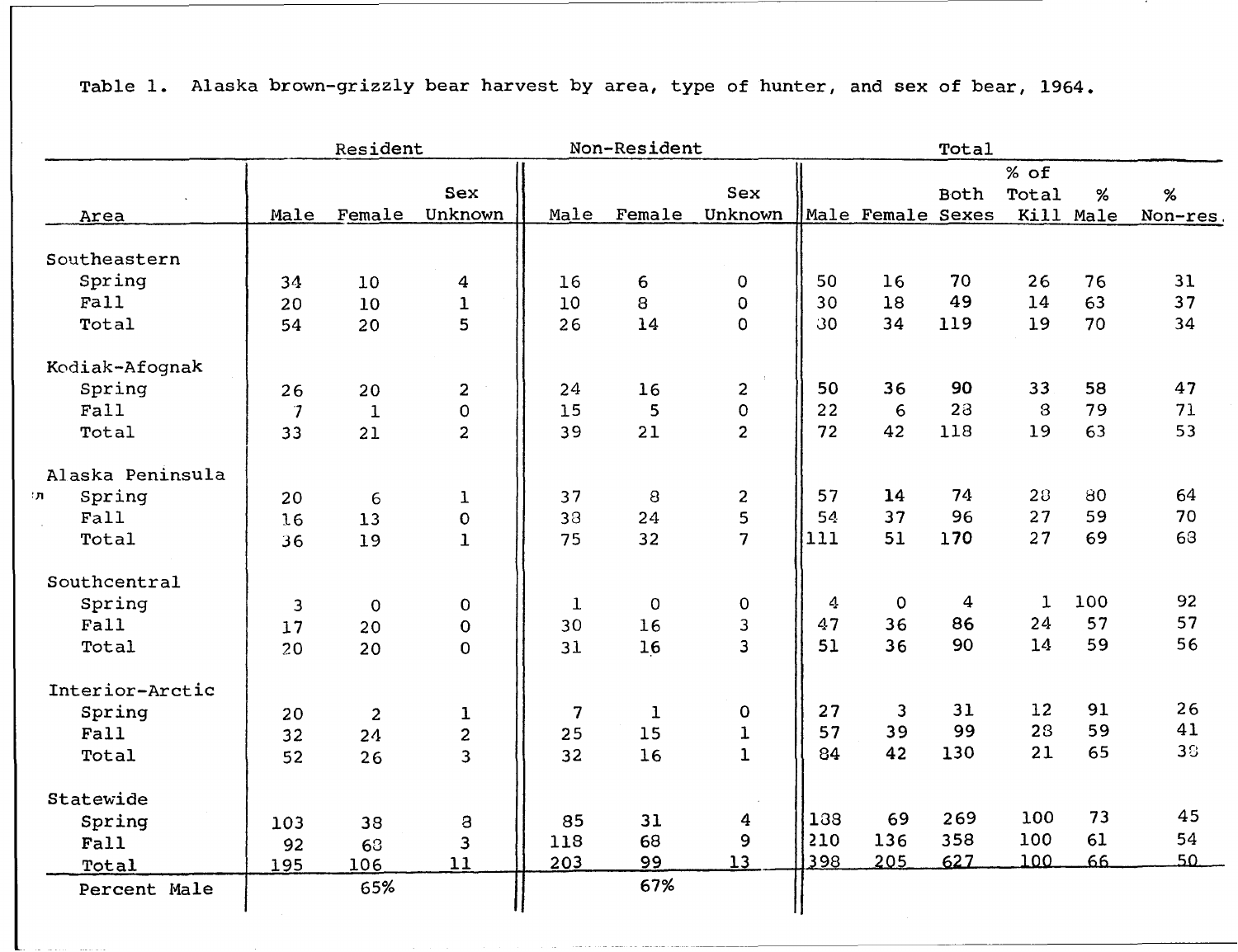|                    |       | <b>RESIDENT</b> |                              |                 | NON-RESIDENT |                 |        |                |      | TOTAL       |        |             |            |  |  |
|--------------------|-------|-----------------|------------------------------|-----------------|--------------|-----------------|--------|----------------|------|-------------|--------|-------------|------------|--|--|
| AREA               | Male  |                 | Female                       |                 | Male         |                 | Female |                | Male |             | Female |             | Both Sexes |  |  |
|                    | Size  | $\mathbf n$     | Size                         | $\mathbf n$     | Size         | $\mathbf n$     | Size   | n              | Size | $\mathbf n$ | Size   | $\mathbf n$ | Size       |  |  |
| Southeastern       |       |                 |                              |                 |              |                 |        |                |      |             |        |             |            |  |  |
| Spring             | 14.0  | 33              | 10.9                         | 10              | 115.6        | 12              | 14.0   | 5              | 14.5 | 45          | 11.9   | 15          | 13.8       |  |  |
| Fall               | 14.3  | 18              | 13.1                         | 10 <sup>°</sup> | 14.5         | $\mathcal{B}$   | 13.7   | $\overline{3}$ | 14.4 | 26          | 13.2   | 13          | 13.9       |  |  |
| Total              | 14.1  | 51              | 12.0                         | 20              | 15.3         | 20              | 13.9   | 8              | 14.5 | 71          | 12.5   | 28          | 13.8       |  |  |
| Kodiak-Afognak     |       |                 |                              |                 |              |                 |        |                |      |             |        |             |            |  |  |
| Spring             | 115.1 | 25              | 13.4                         | 20              | 15.2         | 24              | 14.3   | 15             | 15.1 | 49          | 13.8   | 35          | 14.8       |  |  |
| Fall               | 15.4  | 7               | 16.0                         | $\mathbf{1}$    | .16.7        | 15              | 15.9   | 5              | 16.3 | 22          | 15.9   | 6           | 16.2       |  |  |
| Total              | 15.1  | 32              | 13.5                         | 21              | 15.8         | 39              | 14.7   | 20             | 15.5 | 71          | 14.1   | 41          | 14.9       |  |  |
| o Alaska Peninsula |       |                 |                              |                 |              |                 |        |                |      |             |        |             |            |  |  |
| Spring             | 15.9  | 20              | 13.3                         |                 | $6$   17.0   | 35              | 14.3   | 10             | 16.6 | 55          | 13.9   | 16          | 15.9       |  |  |
| Fall               | 15.8  | 13              | 13.6                         | 11              | 116.2        | 35              | 14.3   | 21             | 16.1 | 48          | 14.1   | 32          | 15.3       |  |  |
| Total              | 15.9  | 33              | 13.5                         | 17              | 116.6        | 70              | 14.3   | 31             | 16.4 | 103         | 14.0   | 48          | 15.7       |  |  |
| Southcentral       |       |                 |                              |                 |              |                 |        |                |      |             |        |             |            |  |  |
| Spring             | 13.9  | 3               | $\qquad \qquad \blacksquare$ | $\mathbf{O}$    | 12.7         | $\mathbf{1}$    |        | $\mathbf 0$    | 13.6 | 4           |        | $\mathbf 0$ | 13.6       |  |  |
| Fall               | 13.3  | 18              | 12.0                         | 21              | 12.9         | $\dot{2}8$      | 12.2   | 16             | 13.1 | 46          | 12.1   | 37          | 12.3       |  |  |
|                    |       |                 |                              |                 |              |                 |        |                |      |             |        |             |            |  |  |
| Total              | 13.3  | 21              | 12.0                         | 21              | 12.9         | 29              | 12.2   | 16             | 13.1 | 50          | 12.1   | 37          | 12.3       |  |  |
| Interior-Arctic    |       |                 |                              |                 |              |                 |        |                |      |             |        |             |            |  |  |
| Spring             | 13.7  | 20              | 11.6                         | $\overline{2}$  | 14.6         | 8               | 13.4   | $\overline{2}$ | 13.9 | 28          | 12.5   | 4           | 14.3       |  |  |
| Fall               | 13.0  | 32              | 11.9                         | 22              | 12.7         | 24              | 11.9   | 16             | 12.8 | 56          | 11.9   | 38          | 12.5       |  |  |
| Total              | 13.2  | 52              | 11.9                         | 24              | 13.2         | 32 <sub>2</sub> | 12.1   | 18             | 13.2 | 84          | 12.0   | 42          | 12.8       |  |  |

Table 2. Average hide size (length plus width plus flap), in feet, of Alaska brown-grizzly bear harvest, 1964.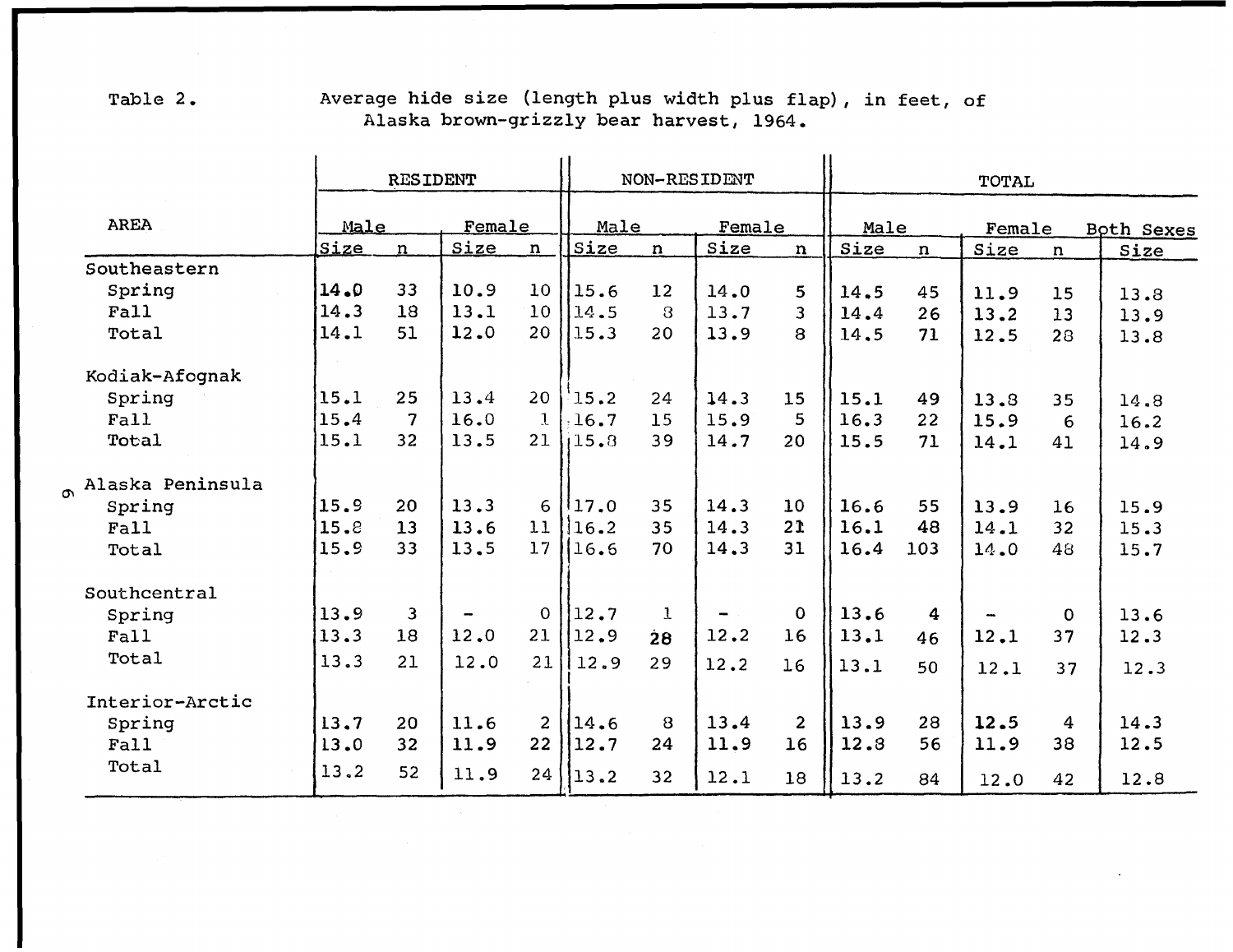## Table 3. Average skull size (length plus width), in inches, of Alaska brown-grizzly bear 'harvest, 1964.

| <b>RESIDENT</b> |                          |                      |                      |                                                                        | TOTAL                                   |      |                         |                              |              |      |                  |                           |
|-----------------|--------------------------|----------------------|----------------------|------------------------------------------------------------------------|-----------------------------------------|------|-------------------------|------------------------------|--------------|------|------------------|---------------------------|
| Male            |                          | Female               |                      |                                                                        | Male                                    |      | Female                  |                              | Male         |      |                  | Both Sexes                |
| <b>Size</b>     | $n -$                    | Size                 |                      |                                                                        | $\mathbf n$                             | Size | n                       | Size                         | $\mathbf n$  | Size | $\mathbf n$      | Size                      |
|                 |                          |                      |                      |                                                                        |                                         |      |                         |                              |              |      |                  |                           |
|                 |                          |                      |                      |                                                                        | 3                                       | 20.7 | $\overline{\mathbf{z}}$ | 23.6                         | 10           | 21.1 | $\mathbf{3}$     | 23.0                      |
|                 | 8                        |                      |                      |                                                                        | $\overline{2}$                          | 21.0 | $\mathbf{1}$            | 23.9                         | 10           | 22.0 | $\overline{c}$   | 23.6                      |
|                 |                          |                      |                      | 24.3                                                                   | 5                                       | 20.3 | 3                       | 23.8                         | 20           | 21.5 | 5                | 23.3                      |
|                 |                          |                      |                      |                                                                        |                                         |      |                         |                              |              |      |                  |                           |
| 23.1            | 10                       | 22.5                 | $\beta$              | 24.2                                                                   | 14                                      | 22.0 | 9                       | 23.7                         | 24           | 22.2 | 17               | 23.1                      |
| 23.9            | $\mathbf 1$              | 21.8                 | $\mathbf{1}$         | 25.2                                                                   | 9                                       | 21.3 | 4                       | 25.6                         | 10           | 21.3 | 5                | 24.3                      |
| 23.6            | 11                       | 22.4                 | $\mathsf{S}^-$       | 24.6                                                                   | 23                                      | 21.9 | 13                      | 24.3                         | 34           | 22.1 | 22               | 23.4                      |
|                 |                          |                      |                      |                                                                        |                                         |      |                         |                              |              |      |                  |                           |
| 26.2            | 5                        |                      |                      | 127.3                                                                  | 20                                      | 22.7 | 3                       | 27.1                         | 25           | 22.7 | 3                | 26.6                      |
| 24.6            | 3                        | 22.0                 | 2 <sup>1</sup>       | 25.5                                                                   | 13                                      | 24.7 | $\overline{2}$          | 25.3                         | 16           | 23.3 | 4                | 24.9                      |
| 25.6            | 8                        | 22.0                 | $\overline{2}$       | 126.6                                                                  | 33                                      | 23.5 | 5                       | 26.4                         | 41           | 23.1 | 7                | 25.9                      |
|                 |                          |                      |                      |                                                                        |                                         |      |                         |                              |              |      |                  |                           |
| 19.5            | $\mathbf{1}$             |                      |                      |                                                                        |                                         |      |                         | 19.9                         | $\mathbf{1}$ |      |                  | 19.9                      |
| 21.3            | 4                        | 21.1                 | 4                    | $ 22.2\rangle$                                                         | 5.                                      | 19.8 | $\overline{2}$          | 21.8                         | 9            | 20.7 | $\epsilon$       | 21.3                      |
| 21.0            | 5                        | 21.1                 | 4                    | 22.2                                                                   | 5.                                      | 19.3 | $\overline{2}$          | 21.6                         | 10           | 20.7 | 6                | 21.3                      |
|                 |                          |                      |                      |                                                                        |                                         |      |                         |                              |              |      |                  |                           |
| 23.4            | $\overline{7}$           |                      |                      |                                                                        | 4                                       |      |                         |                              |              |      |                  | 23.4                      |
| 23.8            | $\overline{2}$           | 19.1                 | $\overline{4}$       | 21.7                                                                   | 10                                      |      |                         |                              | 12           |      | $\boldsymbol{4}$ | 21.3                      |
| 23.5            | 9                        | 19.1                 | $\mathcal{L}$        | 22.1                                                                   | 14                                      |      |                         | 22.7                         | 23           | 19.1 | 4                | 22.1                      |
|                 | 23, 4 <br> 23.7 <br>23.6 | $\overline{7}$<br>15 | 22.0<br>23.0<br>22.5 | $\mathbf{1}$<br>$\mathbf{1}$<br>2 <sup>1</sup><br>none<br>none<br>none | $n \mid$ Size<br>24.2<br>24.5<br> 23, 3 | none | NON-RESIDENT            | none<br>none<br>none<br>none | 23.4<br>22.0 | 11   | 19.1             | Female<br>none 19<br>none |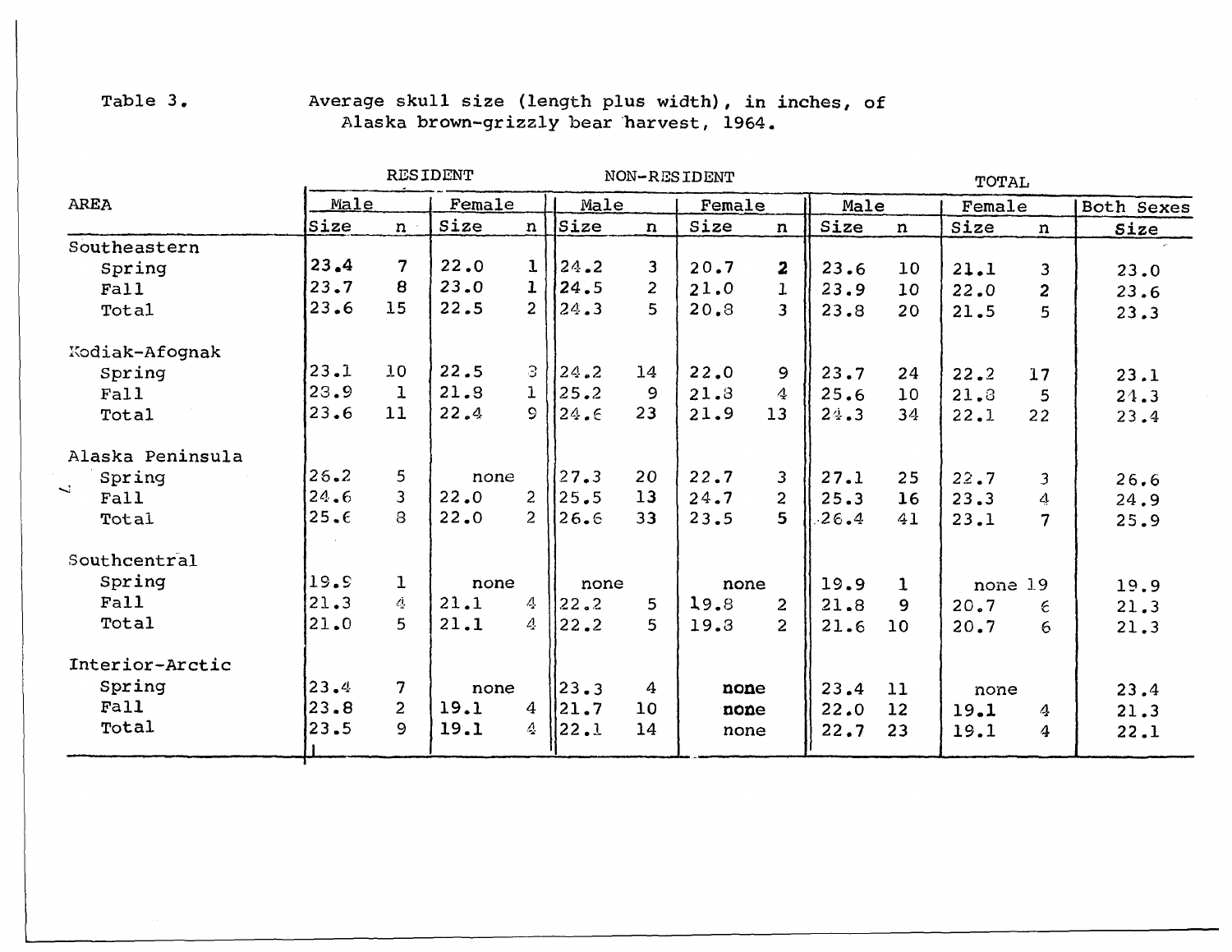reported kill occurred during the first week of December on the Alaska Peninsula. Table 4 presents more detailed information on the browngrizzly kill chronology.

During the spring season 27 percent of the bears were rubbed and<br>g the fall season 5 percent were rubbed. The incidence of rubbed during the fall season 5 percent were rubbed. hides was fairly high, 25 to 35 percent, in Southeastern Alaska,<br>Kodiak-Afognak, and the Alaska Peninsula in the spring. There were Kodiak-Afognak, and the Alaska Peninsula in the spring. no rubbed hides from the Interior or Arctic Alaska in the spring and not enough hides from Southcentral Alaska to provide a meaningful comparison with other areas. Incidence of rubbed hides in the fall varied from 4 to 6 percent except on Kodiak where the incidence was 11 percent. Table 5 lists numbers of rubbed and unrubbed hides by season and area.

### Polar Bear Harvest

In 1964, 253 polar bear hides were presented to Department personnel for sealing. This is the greatest number of polar bears harvested since the compulsory sealing program was inaugurated in 1961; the annual kill during this period has averaged 181.

Non-residents took 142 (56 percent) , resident sport hunters took 88 (35 percent), and natives took 23 ( 9 percent) bears. Percentages are similar to those of the 1963 harvest. Non-residents in 1964 took about 12 percent more of the total harvest than they did in 1961 and 1962. The 142 bears killed by 155 hunters buying non-resident tags gives a non-resident success figure of 92 percent.

The sex composition was 193 (76 percent) males, 58 (23 percent) females, and 2 of unknown sex. Non-residents took 87 percent males and resident sport hunters and native hunters each took 70 percent males. Except for the native kill, these composition figures are similar to those of the past 4 years; the native kill shows a higher percentage of males than in previous years.

Hunters based at four locations accounted for most of the harvest as follows: Kotzebue, 38 percent; Point Hope and Barrow, 21 percent each; and Teller, 13 percent. Colville River, Wainwright, Diomede, and King Island hunters each took 2 percent or less of the harvest.

The average distance that polar bears were killed from shore, usually as reported by guides, was 82 miles for non-resident hunters, 68 miles for resident hunters, and 11 miles for native hunters. Table 6 presents harvest data by area, hunter type, and sex composition of bears.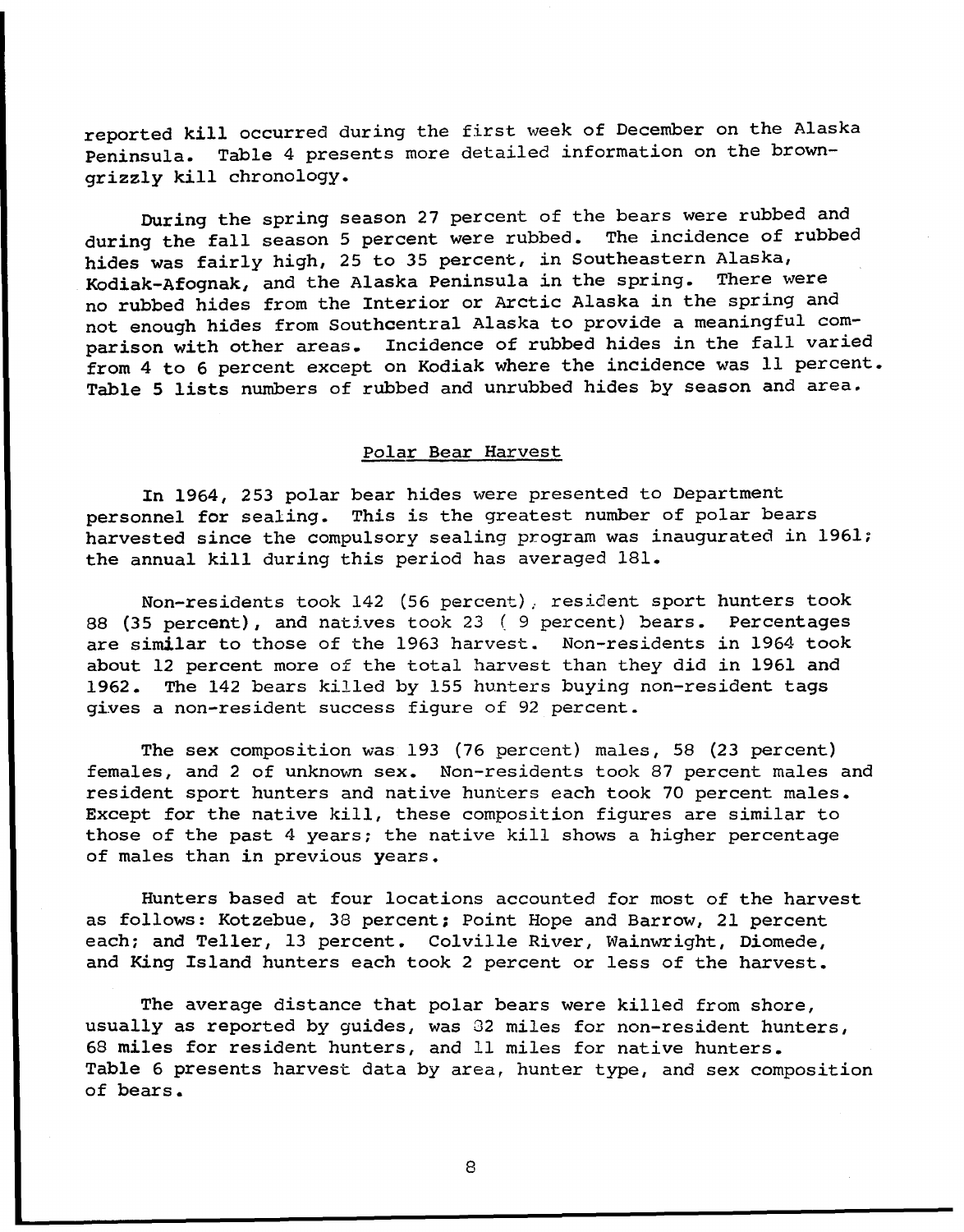Table 4. Brown-grizzly kill chronology data by weekly periods, 1964.

 $\overline{1}$ 

|                   |                  | FALL                                   |                |                     |                                        |                        |  |  |
|-------------------|------------------|----------------------------------------|----------------|---------------------|----------------------------------------|------------------------|--|--|
| Area              | Earliest<br>kill | Period of<br>greatest<br>$kil1 (80%+)$ | Latest<br>kill | Earliest<br>kill    | Period of<br>greatest<br>$kill (80%+)$ | Latest<br>kill         |  |  |
| Southeastern      | May 6-12         | May $20 - June 16$                     | June 24-30     | Sept. $1-7$         | Sept.1-Oct.12                          | $Nov.24-30$            |  |  |
| Kodiak-Afognak    | Apr. 15-21       | Apr. 29-June 2                         | May 27-June 2  | $\vert$ Sept. $1-7$ | Oct. $27-Nov.9$                        | Nov.10-16              |  |  |
| wAlaska Peninsula | Apr. 15-21       | Apr. 29-June 2                         | June $3-9$     | Sept. $l-7$         | Sept.1-Oct.2                           | $Dec.1-7$              |  |  |
| Southcentral      | May 13-19        | $\frac{1}{2}$                          | June 10-16     | Sept. $l-7$         | $Sept.1-28$                            | Oct. $27-$<br>Nov. $2$ |  |  |
| Interior-Arctic   | Apr. 22-28       | Apr. 22-May 12                         | June 10-16     | Aug. 23-31          | Aug. $23-$<br>Sept. 28                 | Nov. $17-23$           |  |  |

*1/* Sample too small to be meaningful.

 $\bar{\mathcal{A}}$ 

 $\mathbf{I}$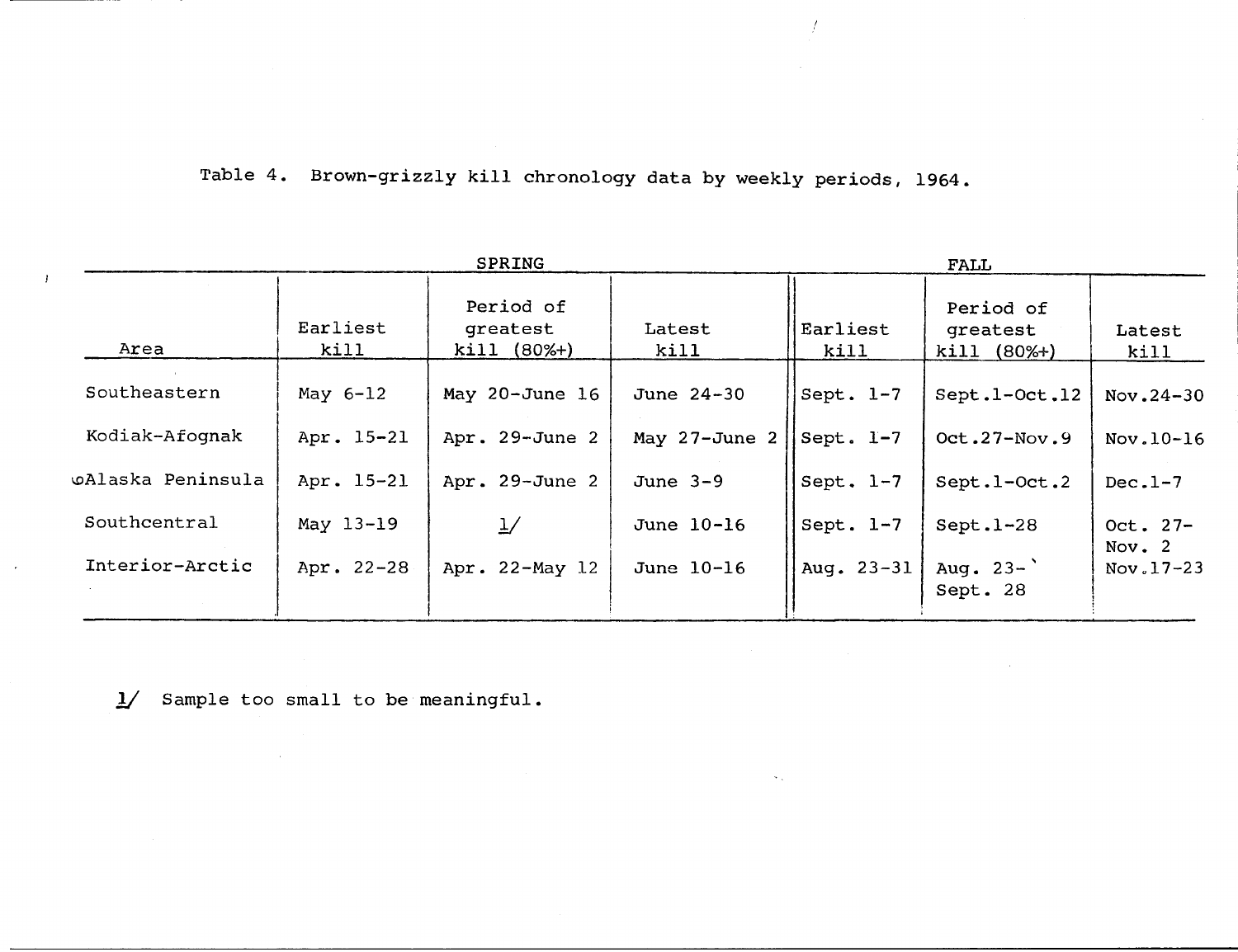| Area             | No. Rubbed              | No. Unrubbed   | % Rubbed       |  |  |
|------------------|-------------------------|----------------|----------------|--|--|
|                  |                         |                |                |  |  |
| Southeastern     |                         |                |                |  |  |
| Spring           | 19                      | 43             | 31             |  |  |
| Fall             | $\overline{\mathbf{3}}$ | 44             | 6              |  |  |
| Kodiak-Afognak   |                         |                |                |  |  |
| Spring           | 30                      | 56             | 35             |  |  |
| Fall             | 3                       | 25             | 11             |  |  |
| Alaska Peninsula |                         |                |                |  |  |
| Spring           | 17                      | 52             | 25             |  |  |
| Fall             | 4                       | 32             | 5              |  |  |
| Southcentral     |                         |                |                |  |  |
| Spring           | $\mathbf{I}$            | $\overline{3}$ | 25             |  |  |
| Fall             | $\overline{3}$          | 81             | $\overline{4}$ |  |  |
| Interior-Arctic  |                         |                |                |  |  |
| Spring           | $\mathbf O$             | 31             | $\mathbf 0$    |  |  |
| Fall             | 5                       | 39             | 5              |  |  |
| Statewide        |                         |                |                |  |  |
| Spring           | 67                      | 135            | 27             |  |  |
| Fall             | 18                      | 321            | 5              |  |  |

## Table 5. Hide condition of brown-grizzly bears sealed in  $1964$ .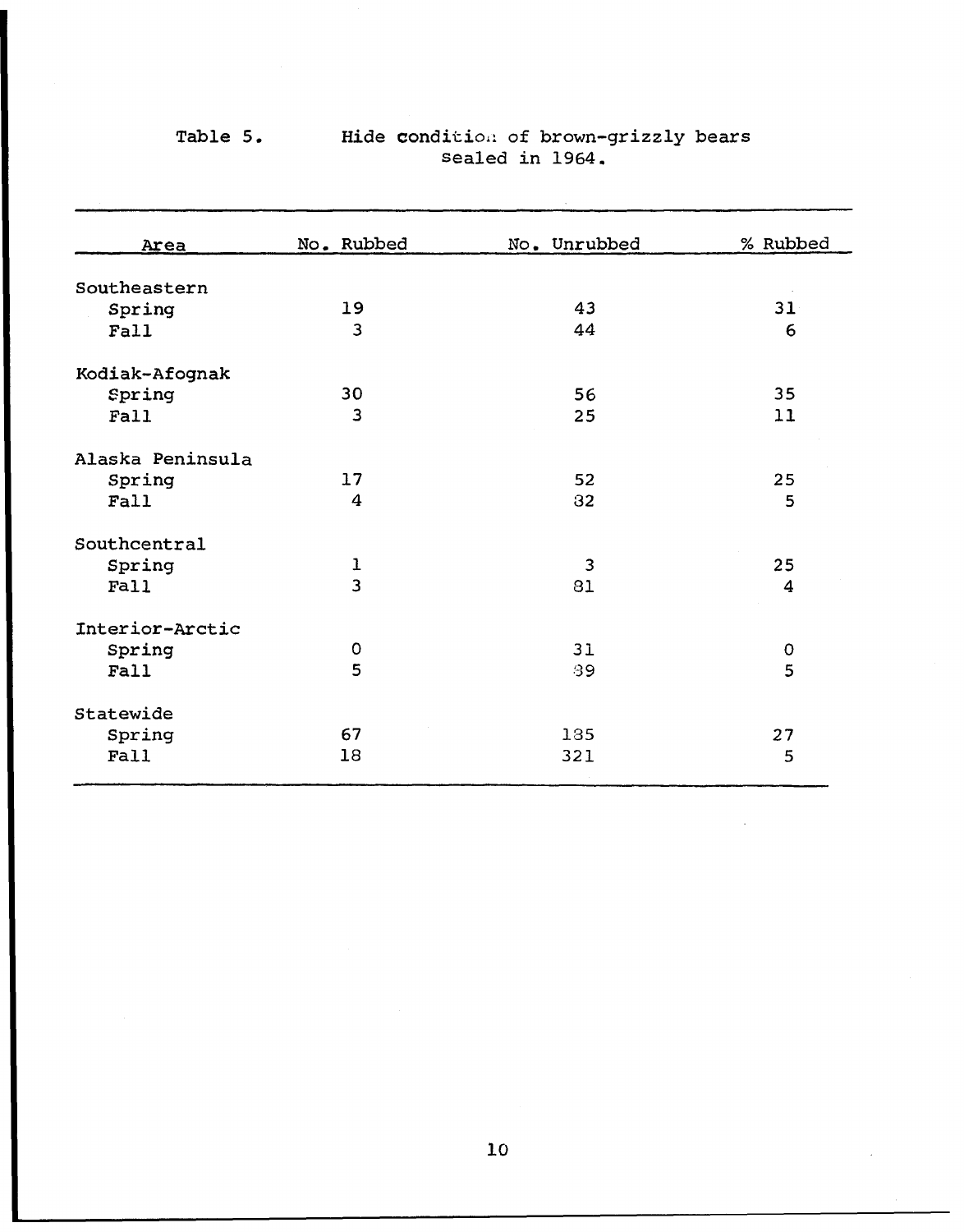The average hide size (length plus width plus flap) for males was<br>feet and for females was 15.0 feet. The average size for all bears 18.3 feet and for females was 15.0 feet. was 17.2 feet. This is the same as the average hide size in 1963 and is slightly larger than in 1961 and 1962. Skull measurements (length plus width) were obtained for 146 (53 percent) of the bears. Males averaged 25.4 inches and females averaged 21.3 inches. The average size for all bears was 24.9 inches. Hide and skull sizes for males and females combined were the same as in 1963 and were slightly greater than in 1961 and 1962. Bears killed by non-residents were larger than bears killed by residents.

The greater distance of bears from shore, greater percentage of males, and larger size of bears in the non-resident harvest as compared to the resident harvest all indicate the greater selectivity for larger bears which guides employ for their higher-paying nonresident hunters.

Five polar bears, all killed by natives, were taken prior to February 6. The earliest sport kill was on about February 6. The bulk of the harvest, 82 percent, occurred between March 13 and April 30. Approximately 12 percent occurred prior to March 13 and 6 percent after April 30. The latest sport kill was on about May 7. The season closed May 10. Hunting at Barrow, as indicated by bears taken, began about a mcnth later than at Kotzebue, Teller, and Point Hope.

As in past years, guides furnished information on number and composition of bears seen. The number of bears seen per hour of flying was 1.6. This is slightly higher than the average for the 8 previous years. Of 173 sows with cubs which were reported, 66 had 1 cub, 109 had 2 cubs, and 3 had 3 cubs. Only three of these litters were cubs of the year, one each of one, two, and three cubs. All other cubs were reported as yearlings or two-year-olds. The average size for litters of all ages was 1.64 as compared with the average of 1.52 reported for the previous 5 years.

#### Kodiak Bear-Cattle Relationship

Cattle have been on Kodiak Island since 1794 under private management; the Federal government has administered cattle grazing leases since 1927. Available records indicate that the number of cattle on northeast Kodiak has more than doubled during the last 11 years and the number of leases has not increased. Records also show that pounds of beef from slaughtered cattle, although fluctuating from year to year, shows an upward trend. At the end of 1963 eight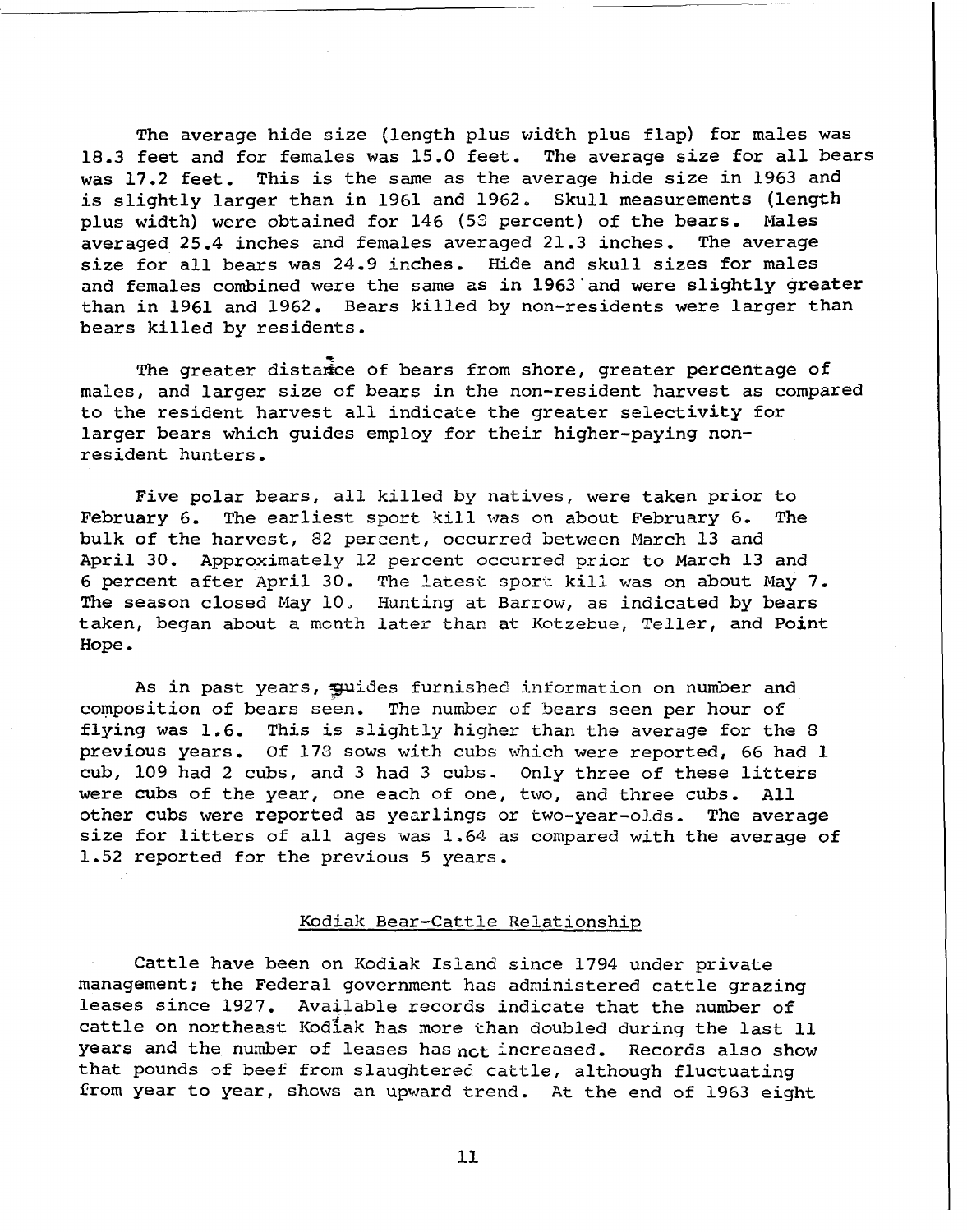|                           |              |                |                  |                          |                |                 | TOTAL          |              |                 |                |     |               |  |  |  |  |
|---------------------------|--------------|----------------|------------------|--------------------------|----------------|-----------------|----------------|--------------|-----------------|----------------|-----|---------------|--|--|--|--|
|                           |              | Resident       |                  | Non-resident             |                | Native          |                |              | Both            | ℅<br>$\circ$ f | %   | % Non-        |  |  |  |  |
| Area                      |              | Male Female    |                  | Male Female              |                | Male Female     |                | Male Female  | Sexes           | Total Kill     |     | Male Resident |  |  |  |  |
| Kotzebue                  | 16           | $\overline{7}$ | 67               | 5                        | $\mathbf{1}$   |                 | 84             | 12           | 96              | 38             | 88  | 75            |  |  |  |  |
| Teller                    | 11           | $\overline{3}$ | 18               | $\overline{2}$           |                |                 | 29             | 5            | 34              | 13             | 85  | 59            |  |  |  |  |
| Point Hope                | 16           | 10             | 15               | $\mathbf{1}$             | 6              | 5               | 37             | 16           | 53              | 21             | 70  | 30            |  |  |  |  |
| Barrow                    | 9            | 15:            | 20               | 7                        |                |                 | 29             | 22           | 53 <sup>1</sup> | 21             | 55  | 55            |  |  |  |  |
| Colville<br>$\zeta$ River | $\mathbf{I}$ | $\mathbf{O}$   | $\boldsymbol{4}$ | $\mathbf{1}$             |                |                 | 5              | $\mathbf 1$  | 6               | $\overline{2}$ | 83  | 83            |  |  |  |  |
| Wainwright                |              |                |                  |                          | 5              | $\mathbf{1}$    | 5              | $\mathbf 1$  | $6\phantom{1}6$ | $\overline{2}$ | 83  | $\mathbf 0$   |  |  |  |  |
| Diomede                   |              |                |                  |                          | $\overline{c}$ |                 | $\overline{c}$ |              | $\overline{c}$  | $\mathbf 1$    | 100 | $\mathbf 0$   |  |  |  |  |
| King Island               |              |                |                  |                          | $\overline{2}$ | $\mathbf 1$     | $\overline{2}$ | $\mathbf{1}$ | $\mathbf{3}$    | $\mathbf 1$    | 70  | $\pmb{0}$     |  |  |  |  |
| Sub-total                 | 53           | 35             | 124              | 16                       | 16             | $7\overline{ }$ | 193            | 58           | $253^{1/2}$     | 100            | 77  | 56            |  |  |  |  |
| Total                     | $88 = 5$     | 35%            |                  | $142^{\frac{1}{2}}$ =56% | $23 =$         | 9%              |                |              |                 |                |     |               |  |  |  |  |

Table 6. Alaska polar bear harvest by hunter type, sex composition, and area, 1964.

1/ Includes 2 bears of unknown sex killed by non-residents.